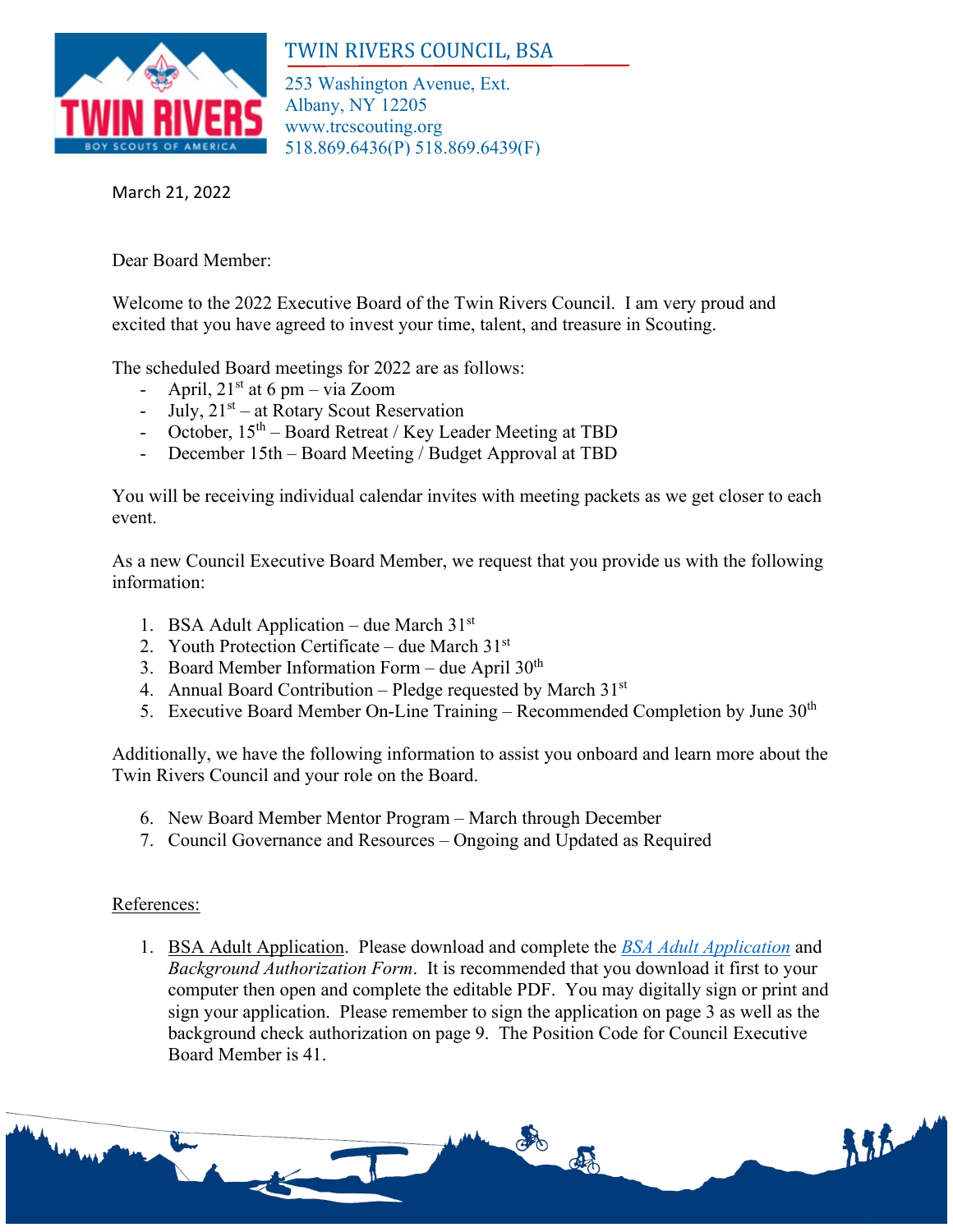2. Youth Protection Certificate. Please complete the online *Mandatory-Youth Protection* training through the BSA Online Learning Center. This course takes approximately 72 minutes to complete, including the end-of-course quiz. You may take the course in stages with breaks between the modules as your progress will be saved.

Please click the [My.Scouting.org](https://my.scouting.org/) link to be directed to the portal home page. Here you will be instructed how to create an account if you do not already have one. You will receive an email notification with your account information, including a member ID / reference number to complete your registration. Click the *Youth Protection* logo once inside the portal to be directed to the training.

You will end at a page containing a *Youth Protection Certificate* when you have completed the course. *Please print out this certificate and submit it with your signed BSA Adult Application to Sandy Elkins*.

NOTE: Please contact [Sandy Elkins](mailto:%09sandy.elkins@scouting.org) if you believe that you have already created a My.Scouting.org account in the past but cannot remember either your username or password. Sandy will confirm your prior membership so that you do not accidentally create a duplicate account.

- 3. Board Member Information Form. Please fill out the Board Member Information Form and return it [Sandy](mailto:sandy.elkins@scouting.org) Elkins by April  $30<sup>th</sup>$ . We will be sending out an updated version by the end of March. If you have one, please provide us with a photo 'head shot' to be used in our Board Directory.
- 4. Annual Board Contribution. Board members are encouraged to provide a \$1,000 taxexempt eligible donation to our Council's Friends of Scouting campaign. This is not expected of our ex officio board members. Please click [here](https://donations.scouting.org/#/council/364/appeal/4178) to access the Twin Rivers Council FOS page to make your 2022 donation. You may spread your donation over the course of the year, or make a pledge and be invoiced at a later date. Please contact your employer to see if they offer a matching gift program. This would multiply the value of your donation.

100% board participation in FOS giving is important as many grants and foundations request annual board giving statistics in their applications. In addition to funding BSA programs within our Council, your annual board contribution covers your BSA membership fee, if you are not also registered in a unit or on a District committee, and event and meeting incidentals.

5. Executive Board Member On-Line Training. There are three online training courses recommended for new and returning board members to complete. They include: *Council Executive Board Acclimation; Council Executive Board; and Diversity, Equity, and Inclusion in Scouting*.

Council Executive Board Training. The first course is *Council Executive Board Acclimation*. This short course is excellent for new board members as it provides an